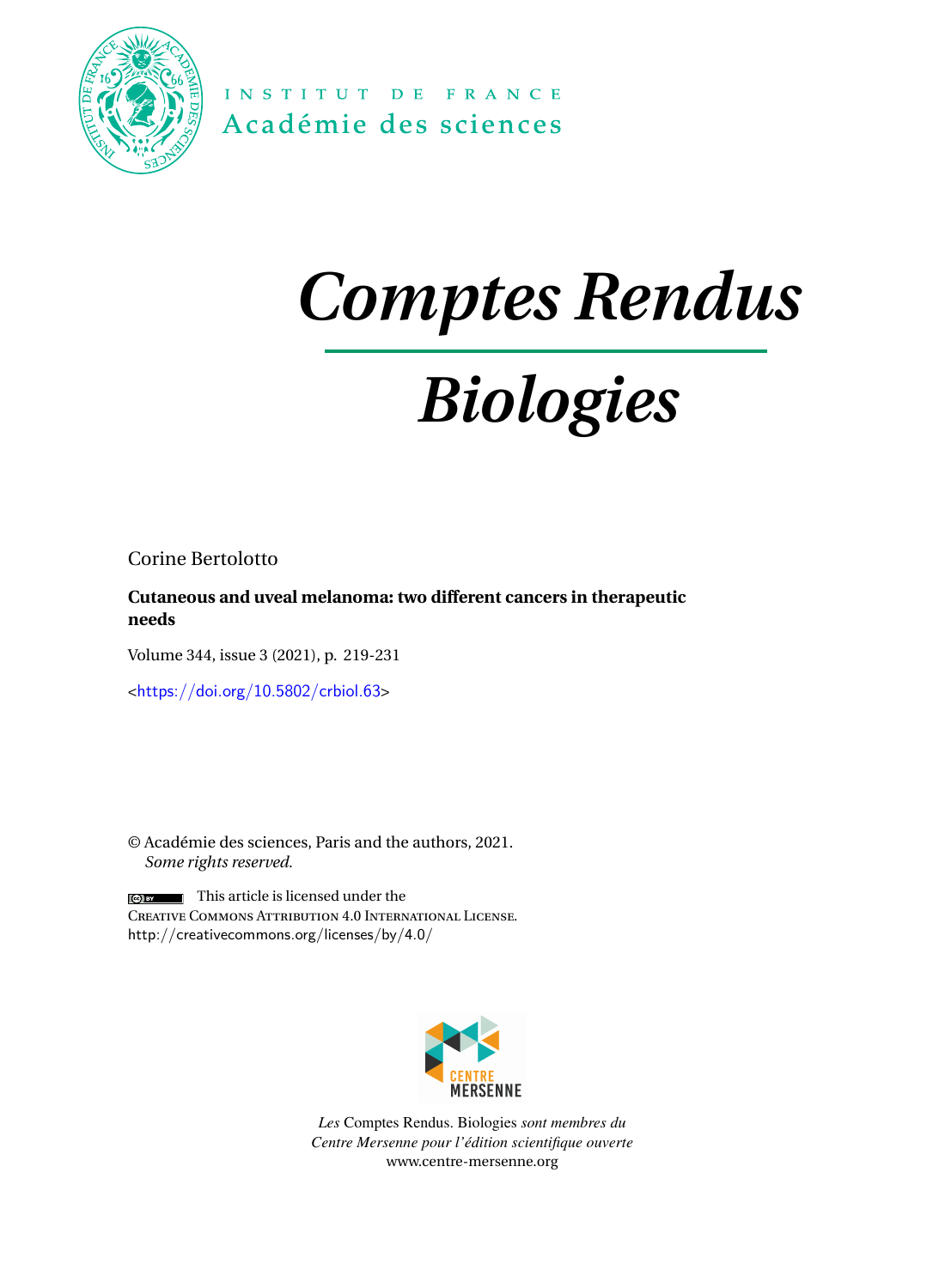

Articles / Reviews / *Articles / Revues*

### Cutaneous and uveal melanoma: two different cancers in therapeutic needs

### *Mélanome cutané et uvéal : deux cancers différents avec des besoins thérapeutiques*

**Corine Bertolott[o](https://orcid.org/0000-0001-6971-7753)** *<sup>a</sup>***,** *<sup>b</sup>*

*<sup>a</sup>* University Côte d'Azur, France

*b* Inserm, Biology and Pathologies of melanocytes, team1, Equipe labellisée Ligue 2020, Centre Méditerranéen de Médecine Moléculaire, Nice, France *E-mail:* [Corine.Bertolotto@univ-cotedazur.fr](mailto:Corine.Bertolotto@univ-cotedazur.fr)

**Corine Bertolotto is the 2021 recipient of the Dandrimont-Bénicourt award / Foundation of the Institut de France / Corine Bertolotto est lauréate 2021 du Prix Dandrimont-Bénicourt / Fondation de l'Institut de France**

**Abstract.** Melanocytes are located in various parts of the human body, such as the skin and the eye. Their transformation leads to melanoma, an aggressive and deadly neoplasm. Cutaneous and uveal melanomas show different characteristics, including significant differences in genetic alterations, metastatic sites and therapeutic response. In recent decades, great efforts have been made to obtain a more comprehensive understanding of genetics, genomics and molecular changes, enabling the identification of key cellular processes and signaling pathways in melanomas. Major breakthroughs were realized in the treatment of metastatic cutaneous melanoma, but most patients relapse. Currently, there is no approved systemic treatment for metastatic uveal melanoma. Thus, these two different cancers are in therapeutic need to overcome treatment failure and improve patient prognosis. In this review we discuss on one hand the mutation of MITF, the master gene of melanocyte homeostasis, which we identified as a new melanoma predisposition gene in cutaneous melanoma, and on the other hand the recent findings of intratumor heterogeneity and characterization of cell subpopulations in primary uveal melanomas. These studies offer new tools for early detection and therapeutic targets.

**Résumé.** Les mélanocytes sont situés dans diverses parties du corps humain, tels que la peau et l'oeil. Leur transformation conduit au mélanome, une tumeur agressive et mortelle. Les mélanomes cutanés et uvéaux présentent des caractéristiques différentes, notamment des différences significatives dans les altérations génétiques, les sites métastatiques et la réponse thérapeutique. Au cours des dernières décennies, de nombreux efforts ont été déployés pour obtenir une compréhension plus complète de la génétique, de la génomique et des changements moléculaires, permettant l'identification des processus cellulaires clés et des voies de signalisation. Ces études ont permis des avancées majeures dans le traitement du mélanome cutané métastatique, mais la plupart des patients rechutent.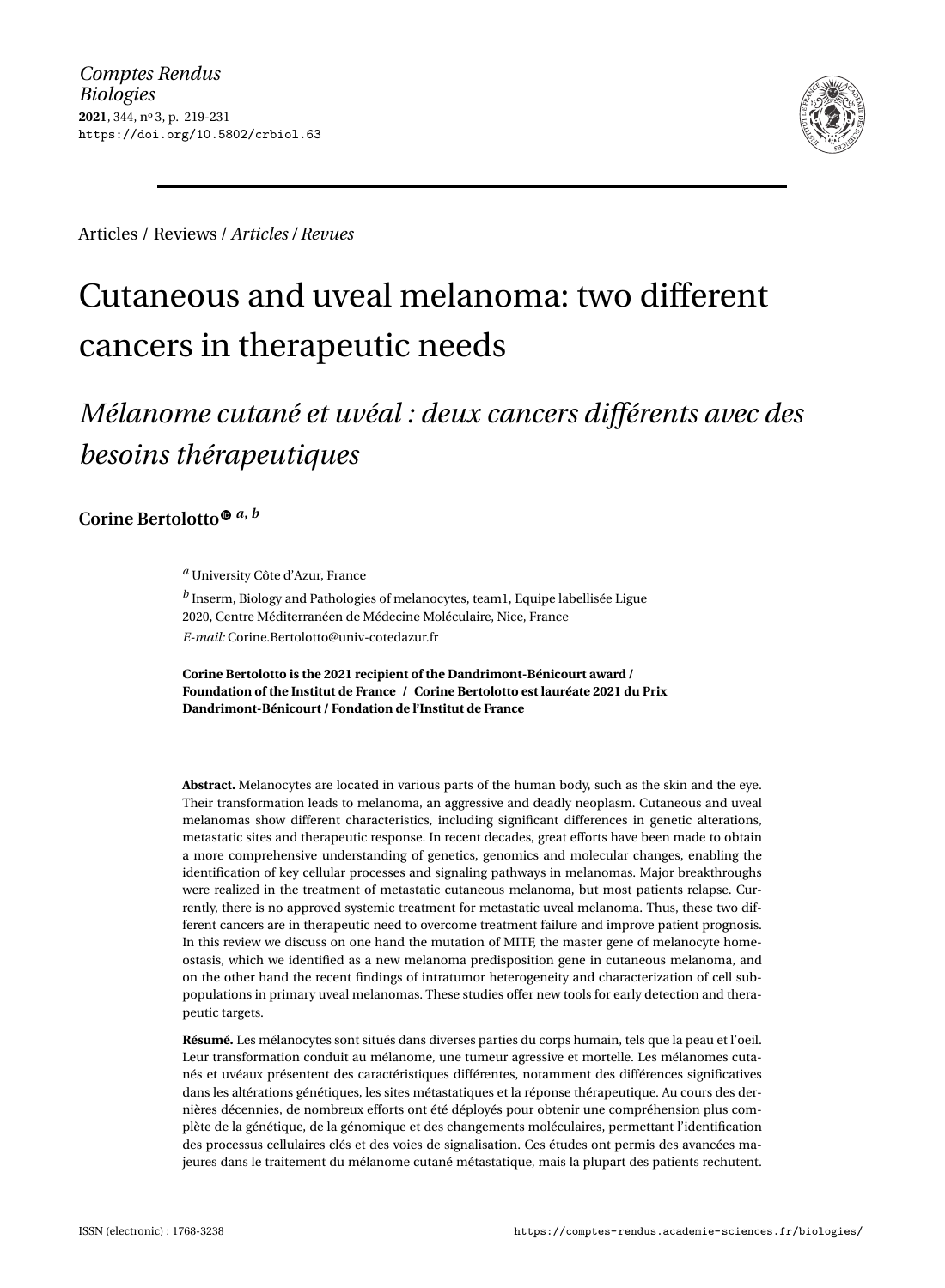A l'heure actuelle, il n'existe aucun traitement systémique approuvé pour le mélanome uvéal métastatique. Il existe donc un besoin majeur de nouvelles options thérapeutiques pour c es deux cancers pour permettre une prise en charge efficace et améliorer le pronostic des patients. Cette revue se concentre d'une part sur la mutation de MITF, le gène maître de l'homéostasie des mélanocytes, identifié comme un nouveau gène de prédisposition au mélanome cutané, et d'autre part sur l'étude de l'hétérogénéité intratumorale et la caractérisation moléculaire des sous-populations cellulaires dans le mélanome uvéal primaire. Ces travaux offrent de nouveaux outils pour du dépistage précoce et de nouvelles cibles thérapeutiques.

**Keywords.** Melanoma, Skin, Eye, Genetics, Prognostic markers, Therapeutic targets. **Mots-clés.** Mélanome, Peau, Œil, Génétique, Marqueurs pronostiques, Cibles thérapeutiques. *Manuscript received 30th September 2021, accepted 7th October 2021.*

#### **1. Human melanocytes biology and pathology**

Melanocytes derive from the neural crest as undifferentiated cells, called melanoblasts, which migrate to various parts of the human body, such as the skin, eyes, meninges, heart, and cochlea. The role and function of melanocytes are well established in skin, but not in other anatomical locations. Melanocyte physiological function is to synthesize melanin. Two melanin types are produced, the brown/black pigment eumelanin and the orange/yellow pigment pheomelanin. The proportion of these two types of melanin defines the variation in skin, hair and iris colour: the ratio of eumelanin/pheomelanin is significantly greater in both dark brown skin and eyes than in pale skin and eyes with light-colored irises [\[1,](#page-12-0) [2\]](#page-12-1). Melanin is a light absorbing polymer which has many protective functions in vertebrates, including camouflage, protection from damaging solar ultraviolet (UV) A and B irradiation, and thermoregulation.

The transformation of melanocytes gives rise to melanoma. Prevalence and incidence of cutaneous and uveal melanomas vary between ethnic groups and geographical areas. Caucasian people are most affected than Asians or Africans [\[3,](#page-12-2) [4\]](#page-12-3) and in Europe, there is a south to north increasing incidence. For instance, the people with fair eyes and fair skin and those with an inability to tan are more predisposed to cutaneous and ocular melanomas [\[5\]](#page-12-4).

#### **2. Skin melanoma**

#### 2.1. *Introduction*

Cutaneous malignant melanoma is a deadly form of skin cancer which accounts for 1.6% of all diagnosed cancers. Its incidence has dramatically increased in white populations over the past several decades (World Health Organization). Early-stage skin localized malignant melanoma can be cured with surgery. However, when it has spread, metastatic melanoma has a poor prognosis.

Major breakthroughs were realized a decade ago in the treatment of cutaneous metastatic melanoma with newer types of immunotherapy and targeted therapies (BRAF, MEK inhibitors) and immunotherapies (anti-CTLA4, anti-PD1). They have allowed for the first time increased in overall survival of patients. However clinical responses are either transient or limited to restricted subsets of melanoma patients, and most patient relapse [\[6\]](#page-12-5). Thus, cutaneous melanoma is still a fatal disease that we need to better understand to improve treatment efficiency and achieve long lasting clinical responses. Thus far, the early detection of potentially dangerous lesions remains the best strategy to reduce the tumor burden of advance disease and for the optimal clinical outcome of patients suffering from cutaneous melanoma.

#### 2.2. *Genetic alterations*

Cutaneous melanoma progression requires a combination of multiple environmental and (epi)genetic hits. Large-scale genomic studies in cutaneous melanomas established that UV radiation of sunlight accounts for 46% of driver mutations [\[7,](#page-12-6)[8\]](#page-12-7). Furthermore, these studies highlighted the recurrent somatic oncogenic mutations in the serine/threonine kinase BRAF (59–66% of the cases) [\[9,](#page-12-8) [10\]](#page-12-9) and in the small GTPase NRAS (15–20% of the cases) as well as mutations in NF1 (14% of the cases). These genetic alterations demonstrated the importance of the ERK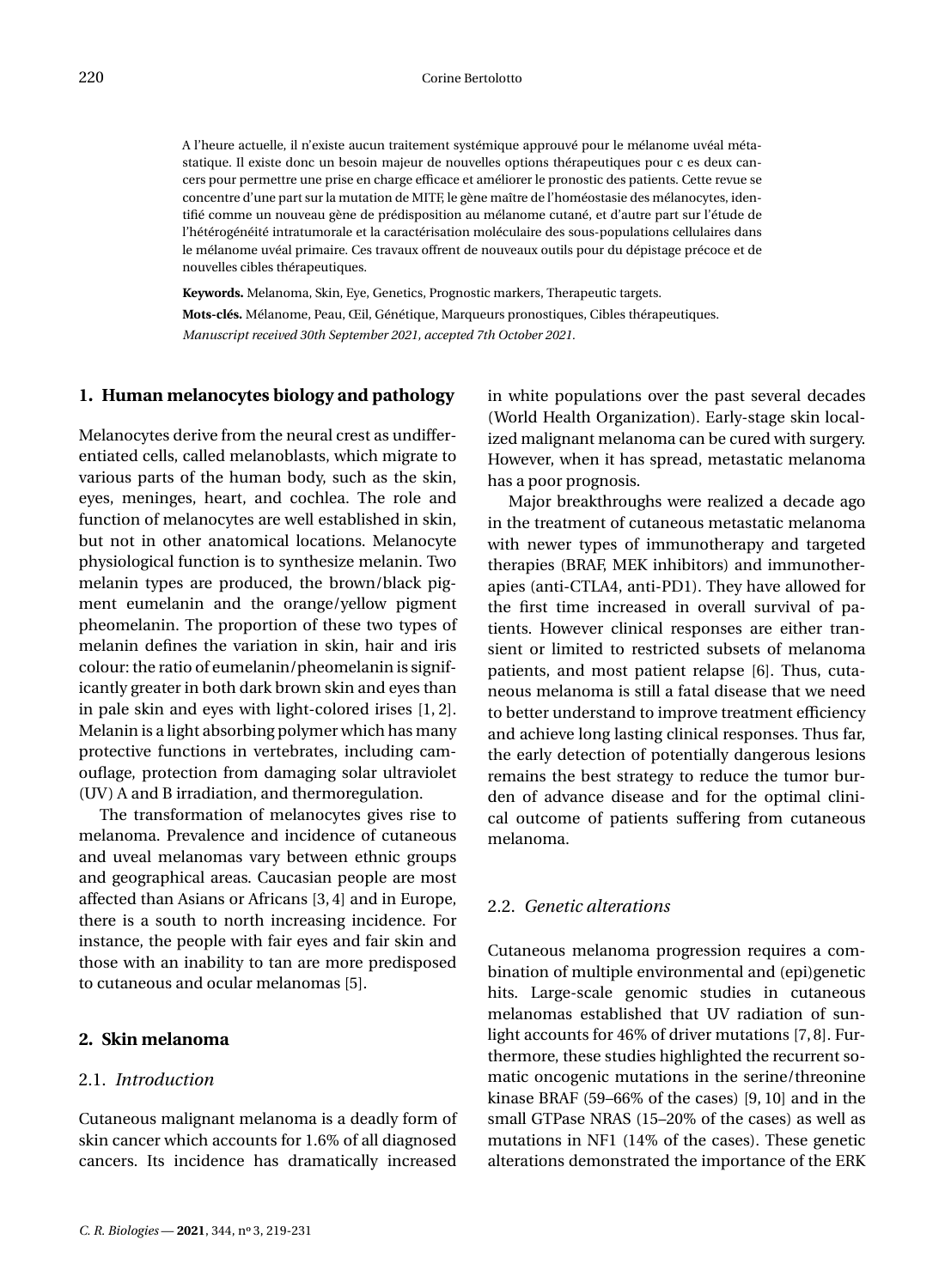signaling pathway in the disease and led to the classification of cutaneous melanomas into four subtypes, with the triple wild-type [\[11\]](#page-12-10). The dissection of the molecular mechanisms involved in cutaneous melanoma also showed multiple other alterations triggering activation of a broad range of signaling pathways. It is worth noting that oncogenic BRAF or NRAS mutations on their own do not necessarily translate into cutaneous malignant melanoma development. Indeed, in humans, the BRAF<sup>V600E</sup> oncogenic mutation is frequently detected in common acquired nevi (80% of the cases), and NRAS $Q61K/R$ is frequently found (80% of the cases) in congenital melanocytic nevi [\[12\]](#page-12-11). Melanocytic nevi are considered as senescent lesions, which once formed, can remain static for decades and not progress to malignancy, unless they are coupled with other alterations, such as loss of p16Ink4a, p53 or PTEN [\[13](#page-12-12)-15]. Cutaneous melanoma originates from a nevus in 25% of the cases.

In approximately 10% of cases, cutaneous melanomas occur in a familial context, and are associated with rare highly penetrant germline mutations in cyclin-dependent kinase (CDK) inhibitor 2A (*CDKN2A*), a gene that codes for two different tumor suppressors (*p16INK4a* and *p14ARF* ), *CDK4* and BRCA1-associated protein 1 (*BAP1*). The susceptibility alleles, such as *p16INK4A*, can act as modifiers of somatic mutations and dramatically influence the onset of the disease. More common low to moderate risk genes, including melanocortin-1 receptor (MC1R) and microphthalmia-associated transcription factor (*MITF*), the master gene of melanocyte homeostasis were also reported to favor melanoma development [\[16–](#page-12-14)[18\]](#page-12-15). The identification of melanoma susceptibility genes helps to better predict, which patients might benefit from increased surveillance and earlier detection of potentially dangerous lesions.

#### 2.3. *MITF E318K , a new cutaneous melanoma susceptibility gene*

By sequencing the entire coding sequence of *MITF* in patients presenting either with a strong family history of cutaneous malignant melanoma or multiple primary cutaneous melanomas, we have identified a recurrent germline missense substitution  $p.E318K (c.952G > A)$  in MITF, occurring at a significantly higher frequency in the at-risk patients than in the control population [\[18\]](#page-12-15). This mutation was also disclosed by other groups at similar allele fre-quency [\[16,](#page-12-14)[17\]](#page-12-16). The MITF<sup>E318 $\tilde{k}$ </sup> mutation has been associated with an increased number of nevi/atypical nevi, which represent a major melanoma risk factor [\[19\]](#page-12-17).

MITFE318K also confers a higher risk of developing renal carcinoma, highlighting for the first time a genetic predisposition common to melanoma and kidney cancers [\[18\]](#page-12-15).

Team's work uncovered that the E318K mutation severely impairs MITF sumoylation, a ubiquitination-like post-translational modification. The ligase involved in the SUMO modification of MITF has not been identified. However, MITF has previously been demonstrated to bind PIAS3, which might function as a SUMO ligase for MITF [\[20\]](#page-12-18). The inhibition of MITF sumoylation does not appear to affect MITF cellular localization or stability; but to change its transcriptional activity and target sequences, which could explain MITF pro-tumoral effects. Indeed, compared to wild-type MITF (MITF $WT$ ), MITF $E318K$  is redistributed over the genome on a larger repertoire of low-affinity genomic sequences [\[18\]](#page-12-15).

To better understand how MITFE318K mediates pro-tumoral effects, a new Mitf<sup>E318K</sup> mouse model was built [\[21\]](#page-12-19). An increased number of nevi due to the presence of Mitf<sup>E318K</sup> was observed in the oncogenic BRafV600E setting. Analysis of murine tumors revealed that the expression of MitfE318K prevents the onset of the BRaf<sup>V600E</sup> oncogene-induced senescence program in melanocytes and promotes their malignant transformation. Furthermore, cultured MITF<sup>E318K</sup> melanocytes proliferate faster than those MITF $^{WT}$  [\[21\]](#page-12-19).

Basically, melanocytes that constitutively express MITF<sup>E318K</sup> could have an altered ability to enter senescence upon the induction of oncogenic BRAF<sup>V600E</sup> due to high proliferating rates, leading to an increased nevus number. In humans, environmental stresses that influence cutaneous melanoma progression, such as UV radiation and hypoxia, trigger the production of reactive oxygen species [\[22,](#page-12-20)[23\]](#page-12-21), which may alter the process of sumoylation and senescence, and favor tumorigenesis [\[24,](#page-12-22)[25\]](#page-12-23).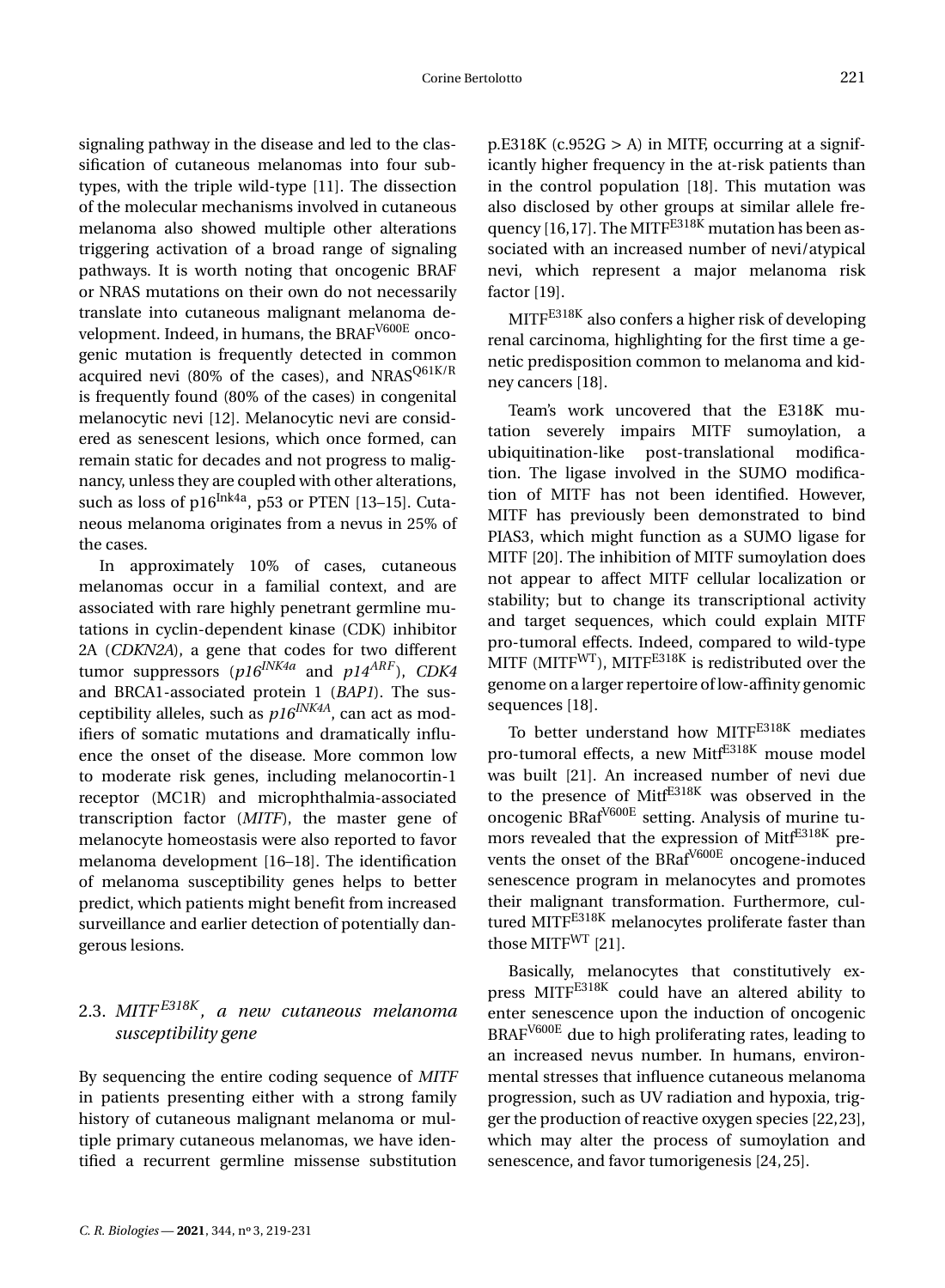#### 2.4. *Clinical application*

The SUMO pathway has been considered a potential target in cancer treatment, yet sumoylation inhibition might not be appropriate for cutaneous melanoma as it is expected to reduce MITF sumoylation and to contribute to tumor progression [\[18,](#page-12-15) [21\]](#page-12-19). Given that  $p16^{INK4A}$  inhibits senescence evasion, which is critical to the process of cellular transformation, the restoration of genetic alterations and the epigenetic reactivation of *CDKN2A* may represent strategies for the prevention and therapy of melanoma [\[26\]](#page-12-24).

Cutaneous melanoma cells have already a powerful pro-senescence signal that exists in dormancy via the activation of BRAF or NRAS that discerns the cancer cells from their normal counterparts and might be exploited to improve the treatment.

More importantly, our work had a direct impact on patient care. The finding that MITFE318K mutation confers to carriers an increased risk of developing melanoma has led in 2015 to new national recommendations for the diagnosis of genetic predisposition to cutaneous melanoma and for the management of people at risk. This may allow the early diagnostic of skin lesions in MITFE318K patients and improve their outcome [\[27\]](#page-12-25).

If melanocytes are mainly studied for their role in the skin, they also exist in the eye (iris where they control pigmentation and uvea whose role remain unknown), the inner ear (where they are suspected of having a role in hearing), and certain internal tissues (meninges, heart, or digestive system. . . where their role remains less well studied).

#### **3. Uveal melanoma**

#### 3.1. *Introduction*

Ocular melanoma is a rare form of melanoma (5% of the cases), that arises from melanocytes in the conjunctiva (5%) or the uvea (95%). Among uveal melanomas, which also comprise iris and ciliary body melanomas, choroidal melanomas represent the vast majority (95% cases). While conjunctiva melanoma is primarily related to UV exposure, previous whole genome/exome sequencing of human uveal melanomas indicated no evidence of mutational signatures related to UV radiation [\[28](#page-12-26)[–30\]](#page-13-0). To date, it is not clear what causes choroidal melanoma. A recent study however demonstrated the existence of a UV radiation signature in iris tumors, associated with a high mutation burden [\[31\]](#page-13-1). Compared to the choroid, which is known as the posterior uvea, the iris is the anterior part of the uveal tract and is thus directly exposed to sunlight. This opens up new therapeutic perspectives for iris melanomas especially with immunotherapies, which are thought to be more effective in cancers that are more mutated [\[32\]](#page-13-2).

Choroidal melanoma usually presents as a pigmented nodular mass in the eye fundus, growing toward the vitreous space with a typical mushroom shape. Symptoms of choroidal melanoma include blurred vision and seeing flashing lights and shadows, but most of them are initially completely asymptomatic and are diagnosed by an ophthalmologist during a routine sight test, accounting for their frequent late-stage diagnosis. Despite successful treatment of the primary lesions, up to 50% of choroidal melanoma patients will develop metastases, mainly to the liver. Metastatic choroidal melanomas are refractory to all therapies, yet bispecific fusion protein tebentafusp (IMC-gp100), has recently been reported to improve the overall survival of HLA-A\*02:01 positive patients suffering from metastatic choroidal melanomas. Tebentafusp has been FDA approved. Nonetheless, overall, 90% of patients will nevertheless die within 6 months after diagnosis of metastases [\[33\]](#page-13-3), highlighting an urgent need for efficient therapeutic strategies.

#### 3.2. *Genomic alterations*

Choroidal melanoma and cutaneous melanoma both originates from neural-crest derived melanocytes, but they show different characteristics, including significant differences in genetic alterations, metastatic sites and therapeutic response. In contrast to cutaneous melanomas, which is driven by mutation in BRAF or NRAS and to a lesser extent in NF1, the primary oncogenic driver of choroidal melanoma is a mutant form of the heterotrimeric G-protein alpha subunit GNAQ or its closely related homolog GNA11 [\[34\]](#page-13-4). Additional rare mutations in CYSLTR2 and PLCB4, which function upstream and downstream of GNAQ/GNA11, respectively, are also found [\[28,](#page-12-26)[35\]](#page-13-5).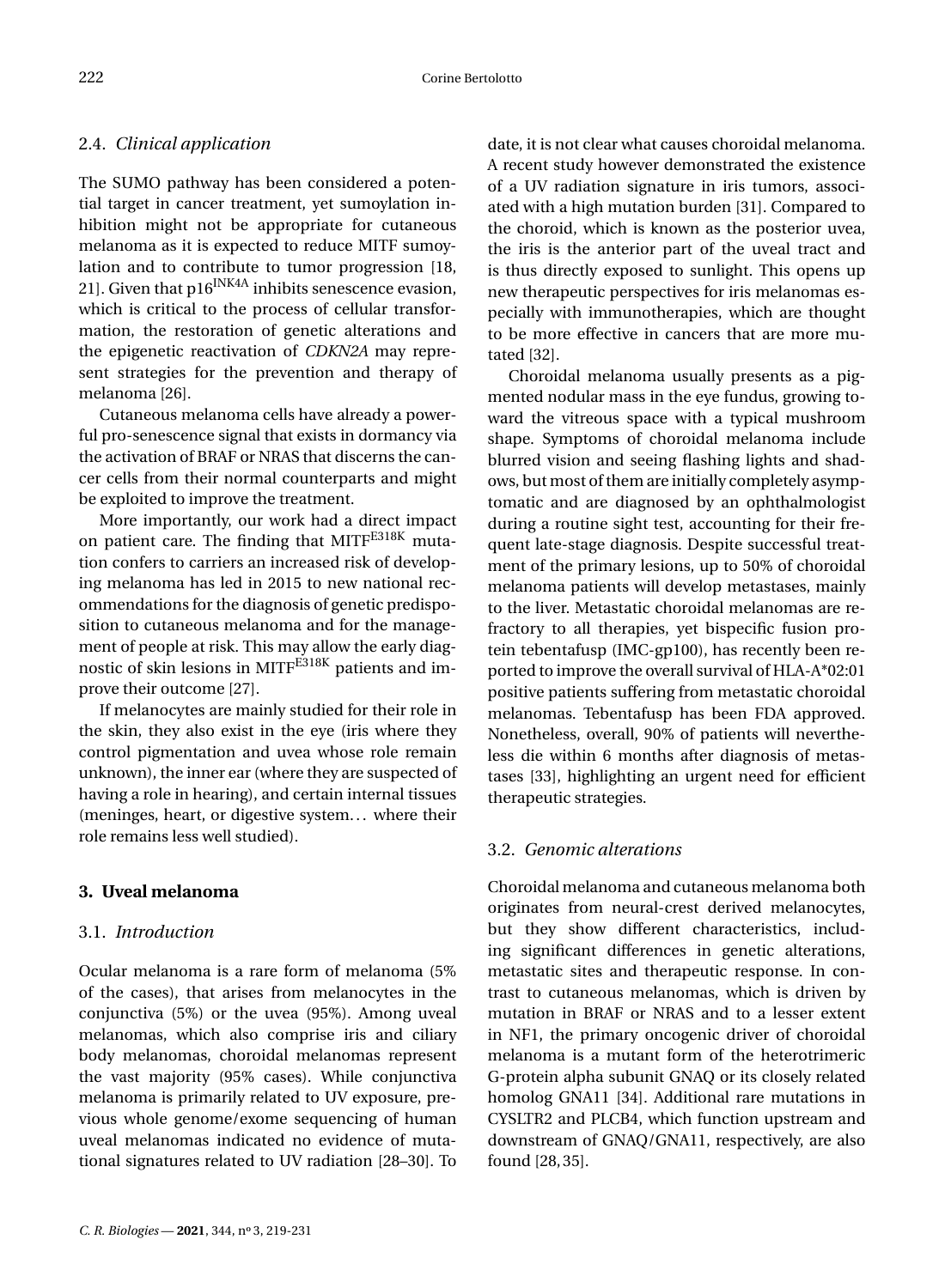In addition to these oncogenic drivers, mutations in the ubiquitin hydrolase BAP1 [\[36\]](#page-13-6), in the splicing factor SF3B1 or in the translation initiation factor EIF1AX contribute to choroidal melanoma progression. BAP1 loss of function is associated with a high metastatic risk and a poor prognosis. Choroidal melanoma is also characterized by recurring chromosomal abnormalities, one of the most important is loss of one copy of chromosome 3, which carries BAP1 and is considered the most significant marker of poor outcome.

Of note, primary choroidal melanomas are separated into two classes according to transcriptomic profiles. Class 1 is predictive of poor metastatic risk and long-term survival, while class 2 is associated with a high risk of distant metastasis and a dismal prognosis [\[37\]](#page-13-7).

Mechanistically, downstream of GNAQ/11, ARF6 orchestrates the activation of a broad range of events, including the activation of the PKC, PI3K/AKT/mTOR, ERK/MAPK and HIPPO/YAP signaling pathways [\[38\]](#page-13-8). Compelling recent data suggest that the ERK module is the pivotal signaling axis in choroidal melanoma cell proliferation [\[10,](#page-12-9) [39\]](#page-13-9), bringing attention back to MEK and ERK inhibitors as rational choroidal melanoma treatment. Despite advance in the molecular characterization that has allowed a better insight into the pathogenesis of choroidal melanoma, thus far none of the studies allowed to identify efficient therapeutic targets to prevent or eliminate metastases. Choroidal melanomas are resistant to all systemic therapies including targeted therapies and immunotherapies that improved the overall survival of patients with metastatic cutaneous melanoma.

#### 3.3. *Identification of intratumoral heterogeneity in choroidal melanoma*

The fact that at diagnosis, only 1–3% of the patients have detectable metastatic choroidal melanoma, and that metastases develop in 50% of patients within a median time of 2.4 years, imply that cell subpopulations responsible for metastases, and patient death, disseminate early from the primary tumor.

In line with this, solid tumors are heterogeneous neoplasms comprising within the same tumor, malignant cells that can vary in molecular and phenotypic profiles over time and space [\[40\]](#page-13-10). This intratumor heterogeneity (ITH) has been recognized in numerous cancers as a major source of metastatic dissemination and therapy resistance.

In choroidal melanoma, ITH is supported by the co-existence in some tumors of epithelioid and spindle shaped cells. The survival rate at 15 years is almost three times lower in patients with epithelioid cell tumors than in those with spindle cell tumors. Cells with these different morphological presentations might each exhibit distinct gene expression patterns as a result of different transcriptional states [\[41,](#page-13-11)[42\]](#page-13-12).

Using single-cell RNA sequencing (scRNA-seq) of 7890 single cells from six different primary choroidal melanomas, we have uncovered an ITH at the genomic and transcriptomic level in a subset of human choroidal melanoma samples [\[43\]](#page-13-13). Furthermore, in addition to canonical copy number variations commonly identified in choroidal melanomas, the singlecell approach revealed new cryptic genomic alterations that cannot be detected at the bulk level by classical comparative genomic hybridization [\[43,](#page-13-13)[44\]](#page-13-14). For instance, in one tumor classified as having a good prognosis due to chromosome 3 disomy, a subset (2– 5%) of cells exhibits chromosome 3 loss, which could represent a reservoir of poor prognosis cells that will give rise to hepatic metastasis responsible of patient death. Therefore, the single-cell approach could be more efficient than current standard histological and genomic analyses for predicting metastases, and thus could be beneficial for patient follow-up.

Using SCENIC (Single-Cell rEgulatory Network Inference and Clustering), a program that monitors the activity of the transcription factors and their predictive downstream target genes [\[45\]](#page-13-15), distinct transcriptional cell states were inferred from our scRNA-seq dataset, among which a gene regulatory network underlying an invasive and poor prognosis state in part driven by the transcription factor HES6. HES6 is a poorly studied member of the HES/HEY family of transcription factors in the NOTCH signaling pathway. Its expression is enhanced in various tumors and it represents a poor prognostic marker in prostate and colorectal cancers [\[46\]](#page-13-16). Consistent with these observations, analysis of public data shows that HES6 expression is associated with a poor prognosis (TCGA UM dataset).

HES6 heterogenous expression has been validated within primary human choroidal melanomas, which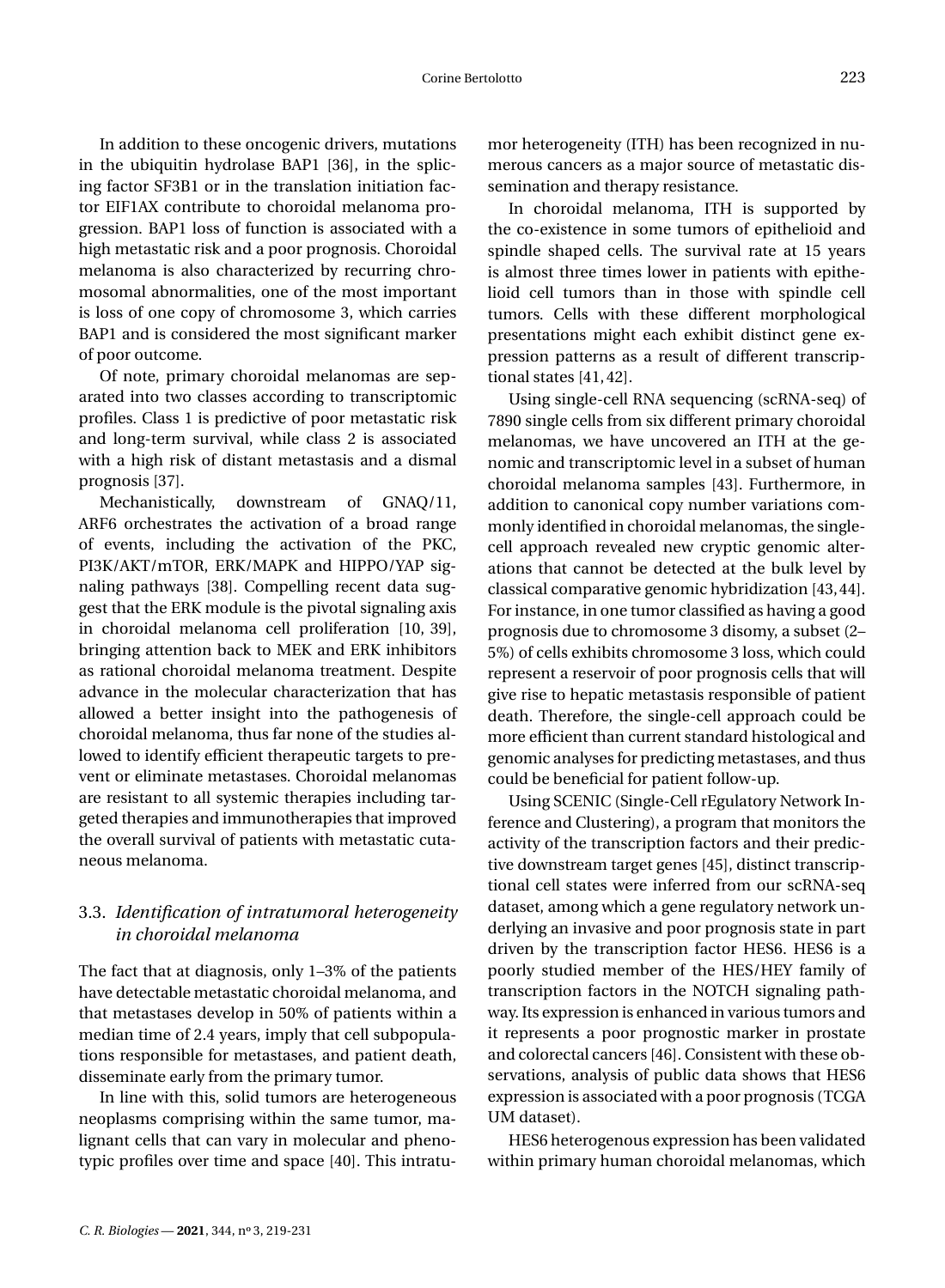further unveils the existence of the cells, even in small quantities, conveying a dismal prognosis in tumors diagnosed with a favorable outcome using bulk analyses. At the cellular and molecular levels, HES6 expression is associated with an epithelioid phenotype and is inversely correlated with BAP1 level, two markers of high metastatic risk and poor prognosis. We showed that depletion of HES6 impairs proliferation, migration and metastatic dissemination, indicating that HES6 is a valid prognosis biomarker and potential therapeutic target in choroidal melanoma. Altogether, the molecular characterization of ITH and the identification of transcriptional cell states in choroidal melanoma enables the identification of subpopulation(s) prone to metastatic dissemination and revealed new biomarkers for accurate prognosis and potential therapeutic targets.

#### **4. Conclusion and perspectives**

Cutaneous melanoma, a cancer that was difficult to treat, has provided an example for how results from basic research have been translated into targeted therapy. This holds the promise that a better understanding of the molecular mechanisms and identification of frailties, may render possible to defeat metastatic choroidal melanoma and prolong patient overall survival.

ITH appears to be an unavoidable problem in solid cancer. Clearly, this research field is still in its infancy, and faces immense challenges including the translation to clinical practice and the rational therapeutic design. In cutaneous melanoma, research begins to tackle this problem seriously and identify therapeutic targets to delay the process of resistance [\[47\]](#page-13-17).

In choroidal melanoma, conventional bulk approaches (sequencing and arrays) which provide only an average expression signal or mutation profile for a group of cells have failed to identify valuable therapeutic targets. Single-cell analysis approaches are expected to provide crucial information for the design of rational therapeutic options.

The single-cell analysis that we conducted in primary choroidal melanomas offers an unprecedented view of their heterogeneity, identifies bona fide biomarkers for cells with metastatic capacity in the primary tumor, and reveals targetable modules driving growth and metastasis formation.

The original and innovative aspects of our work are the identification for the first time of a poor prognosis signature with high clinical relevance [\[43,](#page-13-13) [48\]](#page-13-18), that allows to detect rare cells expressing this signature in choroidal melanomas classified of good prognosis [\[43\]](#page-13-13). These cells may be missed by classical bulk sequencing because their abundance falls below the lower limit of sensitivity, while they represent the functional cell subsets that will outgrowth and drive the metastatic dissemination that is responsible of patient' death.

Crucially, tumors are complex ecosystems, where cancer cells, and diverse cell types from their microenvironment engage in dynamic spatiotemporal crosstalk that allows cancer progression, adaptation and evolution. This highlights the urgent need to gain insight into ITH in uveal melanomas and its intersection with the microenvironment to overcome treatment failure and improve patient prognosis.

#### **Acknowledgements**

I thank deeply the members of the French Académie des Sciences for receiving the 2021 Dandrimont-Bénicourt award. I have a special thought for the previous recipients of this award, and I am honored to be one of these laureates.

Research is a human adventure, "*Alone*, I go *faster*; *together*, we go further" (African proverb). I share this price with Robert Ballotti. I also express special thanks to Karine Bille, who has been working as a team's engineer for almost the last 30 years. I'm immensely grateful to our collaborators and our funding sources in particular l'Institut National du Cancer, Fondation ARC, La Société Française de Dermatologie, and La Ligue nationale contre le cancer. I have a special thought to professor Axel Kahn. Finally, I dedicate this review to all members of the "Biology and pathologies of melanocytes" team. I'm very proud of the engagement of everyone in making good science, which aims is to benefit patients.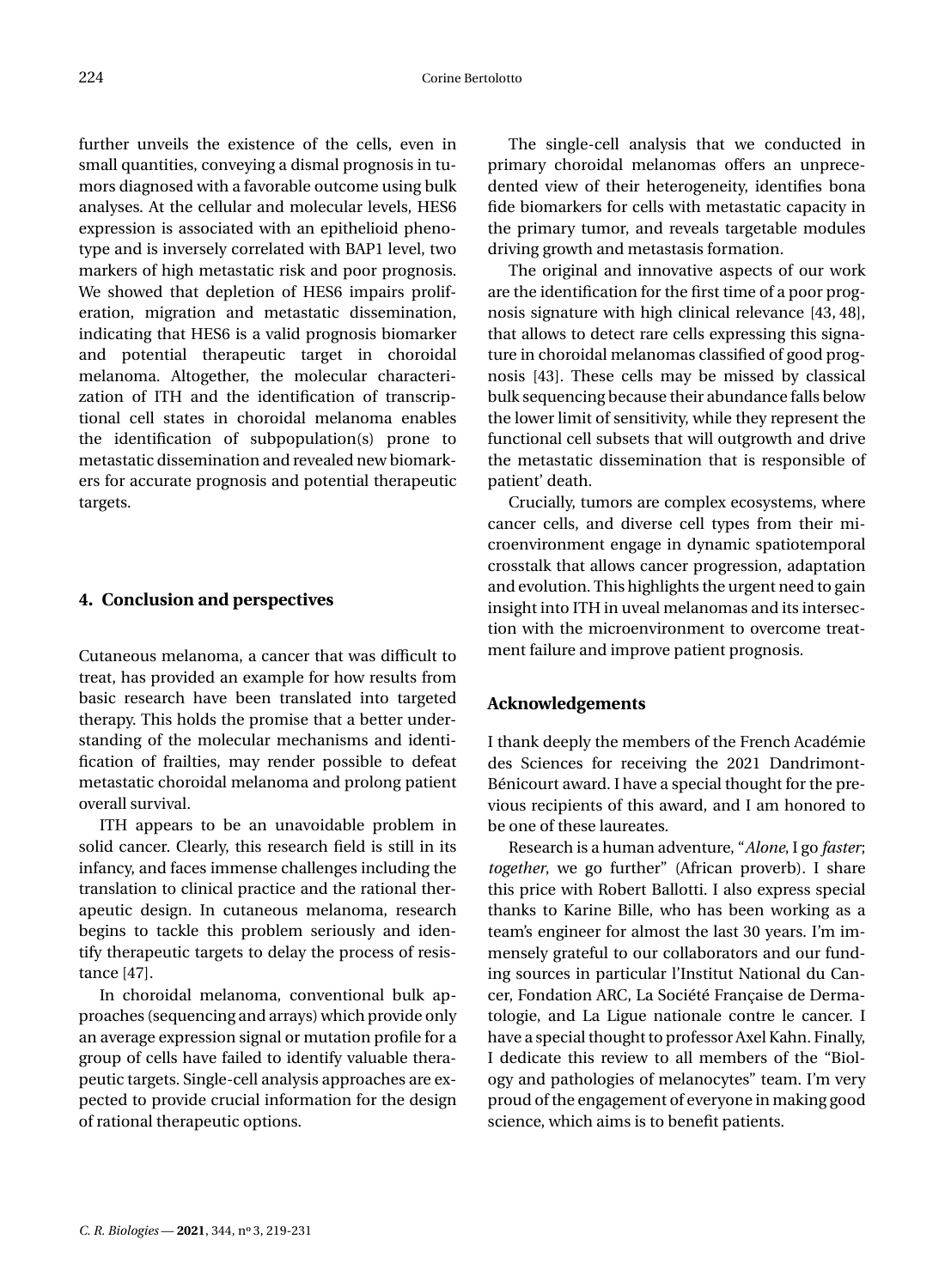#### *French version*

#### **1. Biologie et pathologie des mélanocytes humains**

Les mélanocytes dérivent de la crête neurale sous forme de cellules indifférenciées, appelées mélanoblastes, qui migrent vers diverses parties du corps humain, comme la peau, les yeux, les méninges, le cœur et la cochlée. Le rôle et la fonction des mélanocytes sont bien établis dans la peau, mais pas dans d'autres emplacements anatomiques. La fonction physiologique des mélanocytes est de synthétiser la mélanine. Deux types de mélanine sont produits, l'eumélanine, pigment de couleur brune/noire, et la phéomélanine, pigment de couleur jaune/orange. La proportion de ces deux types de mélanine définit les différentes couleur de peaux, cheveux et yeux : le rapport eumélanine/phéomélanine est significativement plus important dans la peau foncée et les yeux brun que dans la peau pâle et les yeux avec un iris de couleur claire [\[1,](#page-12-0) [2\]](#page-12-1). La mélanine est un polymère absorbant la lumière qui a de nombreuses fonctions protectrices chez les vertébrés, notamment le camouflage, la protection contre l'effet nocif des rayonnements ultraviolets (UV) A et UVB du soleil et la thermorégulation.

La transformation des mélanocytes donne naissance au mélanome. La prévalence et l'incidence des mélanomes cutanés et uvéaux varient selon les groupes ethniques et les zones géographiques. Les Caucasiens sont plus touchés que les Asiatiques ou les Africains [\[3,](#page-12-2) [4\]](#page-12-3) et en Europe, on observe une augmentation de l'incidence du sud au nord. Par exemple, les personnes aux yeux et à la peau clairs et celles qui bronzent peu sont plus prédisposées aux mélanomes cutanés et oculaires [\[5\]](#page-12-4).

#### **2. Mélanome de la peau**

#### 2.1. *Introduction*

Le mélanome malin cutané est une forme mortelle de cancer de la peau qui représente 1,6% de tous les cancers diagnostiqués. Son incidence a augmenté de façon spectaculaire dans les populations caucasiennes au cours des dernières décennies (Organisation mondiale de la santé). Le mélanome malin localisé à la peau peut être guéri par la chirurgie s'il est détecté à un stade précoce. Cependant, à un stade tardif, lorsqu'il s'est propagé, le mélanome cutané métastatique a un mauvais pronostic.

Des percées majeures ont été réalisées il y a une dizaine d'années dans le traitement du mélanome cutané métastatique grâce aux thérapies ciblées (inhibiteurs de BRAF et MEK) et aux immunothérapies (anti-CTLA4, anti-PD1). Ils ont permis pour la première fois d'augmenter la survie globale des patients. Cependant, les réponses cliniques sont soit transitoires, soit limitées à un groupe restreint de patients atteints de mélanome, et la plupart des patients rechutent [\[6\]](#page-12-5). Le mélanome cutané reste donc une maladie mortelle que nous devons mieux comprendre pour améliorer l'efficacité du traitement et obtenir des réponses cliniques durables. Jusqu'à présent, la détection précoce des lésions potentiellement dangereuses reste la meilleure stratégie pour un pronostic optimal des patients souffrant de mélanome.

#### 2.2. *Altérations génétiques*

Le mélanome cutané résulte de l'effet d'une combinaison de facteurs environnementaux et (épi)génétiques. Des études génomiques à grande échelle ont établi que le rayonnement UV de la lumière solaire est à l'origine de 46% des mutations conductrices dans les mélanomes cutanés [\[7,](#page-12-6) [8\]](#page-12-7). De plus, ces études ont mis en évidence les mutations somatiques oncogènes récurrentes dans la sérine/thréonine kinase BRAF (59–66% des cas) [\[9,](#page-12-8) [10\]](#page-12-9) et dans la petite GTPase NRAS (15–20% des cas) ainsi que des mutations dans NF1 (14% des cas). Ces altérations génétiques ont démontré l'importance de la voie de signalisation ERK dans la maladie et ont conduit à la classification du mélanome cutané en quatre sous-types, avec le type « triple sauvage » (sauvage pour les 3 gènes) [\[11\]](#page-12-10). La dissection des mécanismes moléculaires impliqués dans le mélanome cutané a également montré de multiples autres altérations déclenchant l'activation d'un large éventail de voies de signalisation. Il convient de noter que les mutations oncogènes BRAF ou NRAS ne se traduisent pas nécessairement, à elles seules, par l'induction d'un mélanome cutané. En effet, chez l'homme, la mutation oncogène BRAF<sup>V600E</sup> est fréquemment détectée dans les nævi communs acquis (80% des cas), et NRAS<sup>Q61K/R</sup> est fréquemment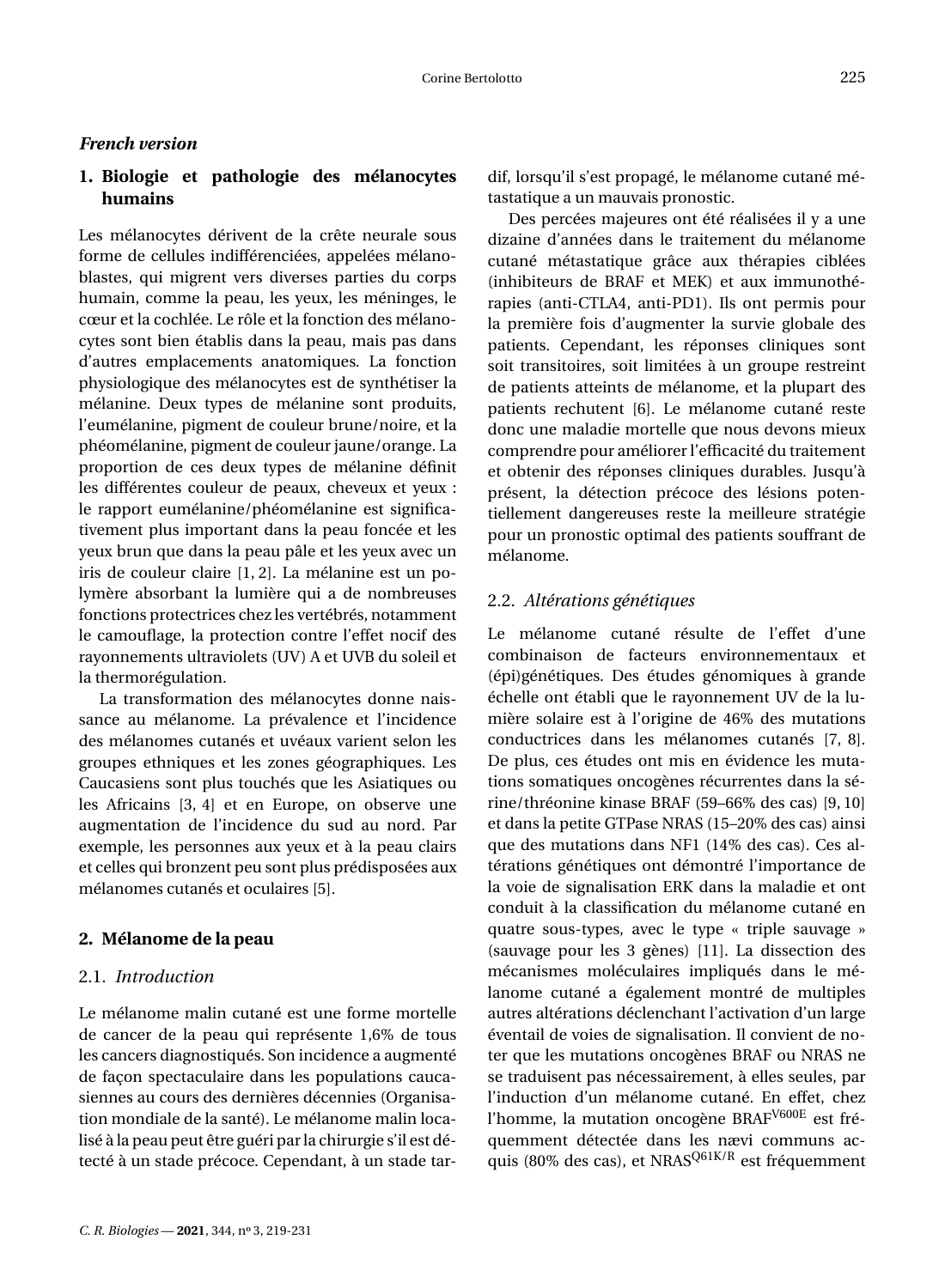trouvé (80% des cas) dans les nævi congénitaux [\[12\]](#page-12-11). Les nævi sont considérés comme des lésions sénescentes qui, une fois formées, peuvent rester statiques pendant des décennies et ne pas évoluer vers la malignité, à moins qu'elles ne soient associées à d'autres altérations, telles que la perte de  $p16$ <sup>Ink4a</sup>, p53 ou PTEN [\[13](#page-12-12)[–15\]](#page-12-13). Le mélanome cutané a pour origine un nævus dans 25% des cas.

Dans environ 10% des cas, les mélanomes cutanés surviennent dans un contexte familial et sont associés à de rares mutations germinales hautement pénétrantes dans l'inhibiteur de la kinase cycline-dépendante 2A (*CDKN2A*), un gène qui code pour deux gènes suppresseurs de tumeurs (*p16INK4a* et *p14ARF* ), *CDK4* et la protéine associée à *BRCA1* (*BAP1*). Les allèles de susceptibilité, tels que *p16INK4A*, peuvent agir comme des modificateurs de mutations somatiques et influencer considérablement l'apparition de la maladie. Des allèles fréquents de gènes de la pigmentation, en particulier ceux du gène du récepteur de la mélanocortine 1 (*MC1R*) ou du facteur de transcription associé à la microphtalmie (*MITF*), le gène maître de l'homéostasie des mélanocytes, confèrent un risque faible à modéré de développer un mélanome cutané [\[16](#page-12-14)[–18\]](#page-12-15). L'identification des gènes de susceptibilité permet de mieux prédire quels patients pourraient bénéficier d'une surveillance accrue et d'une détection plus précoce des lésions potentiellement dangereuses.

#### 2.3. *MITF E318K , un nouveau géne de susceptibilité au mélanome cutané*

En séquençant l'ensemble de la séquence codante du gène MITF chez des individus présentant des antécédents familiaux de mélanome cutané malin ou de mélanomes cutanés primaires multiples, nous avons identifié une substitution germinale récurrente faux-sens p.E318K (c.952G > A) dans MITF, survenant à une fréquence significativement plus élevée chez les individus à risque que dans la population témoin [\[18\]](#page-12-15). Cette mutation a également été révélée à une fréquence allélique similaire par d'autres groupes [\[16,](#page-12-14) [17\]](#page-12-16). La mutation MITF $E318K$  a été associée à un nombre accru de nævi atypiques, qui représentent un facteur de risque majeur de mélanome [\[19\]](#page-12-17).

MITFE318K confère également un risque plus élevé de développer un carcinome rénal, mettant en évidence pour la première fois une prédisposition génétique commune aux mélanomes cutanés et aux cancers du rein [\[18\]](#page-12-15).

Les travaux de l'équipe ont permis de découvrir que la mutation E318K diminue la sumoylation de MITF, une modification post-traductionnelle de type ubiquitination. La ligase impliquée dans la modification de MITF par la protéine SUMO n'a pas été identifiée. Cependant, un travail a montré que MITF se lie à PIAS3, qui pourrait fonctionner comme une SUMO ligase de MITF [\[20\]](#page-12-18). L'inhibition de la sumoylation de MITF ne semble pas affecter sa localisation cellulaire ou sa stabilité, mais modifier son activité transcriptionnelle et ses séquences cibles, ce qui pourrait expliquer ses effets pro-tumoraux. En effet, comparé à la forme sauvage de MITF (MITF $W<sup>T</sup>$ ), MITF<sup>E318K</sup> est redistribué sur le génome sur un plus grand répertoire de séquences génomiques de faible affinité [\[18\]](#page-12-15).

Pour mieux comprendre comment MITFE318K induit ses effets pro-tumoraux, un nouveau modèle de souris MITF<sup>E318K</sup> a été construit [\[21\]](#page-12-19). Une augmentation du nombre de nævus en présence de MITFE318K et de la mutation oncogène BRafV600E a été observée. L'analyse des tumeurs murines a révélé que l'expression de MIFT<sup>E318K</sup> empêche le déclenchement du programme de sénescence induit par l'oncogène BRafV600E dans les mélanocytes et favorise leur transformation maligne. De plus, les mélanocytes en culture exprimant MITF<sup>E318K</sup> prolifèrent plus rapidement que ceux exprimant MITF<sup>WT</sup> [\[21\]](#page-12-19).

Fondamentalement, les mélanocytes qui expriment de manière constitutive MITF<sup>E318K</sup> pourraient avoir une capacité altérée à entrer en sénescence lors de l'induction de l'oncogène BRAFV600E en raison de leur taux de prolifération élevé, ce qui entraînerait une augmentation du nombre de nævus. Chez l'homme, les stress environnementaux qui influencent la progression du mélanome cutané, comme les radiations UV et l'hypoxie, déclenchent la production d'espèces réactives de l'oxygène [\[22,](#page-12-20) [23\]](#page-12-21), qui peuvent altérer le processus de sumoylation et de sénescence, et favoriser la tumorigenèse [\[24,](#page-12-22)[25\]](#page-12-23).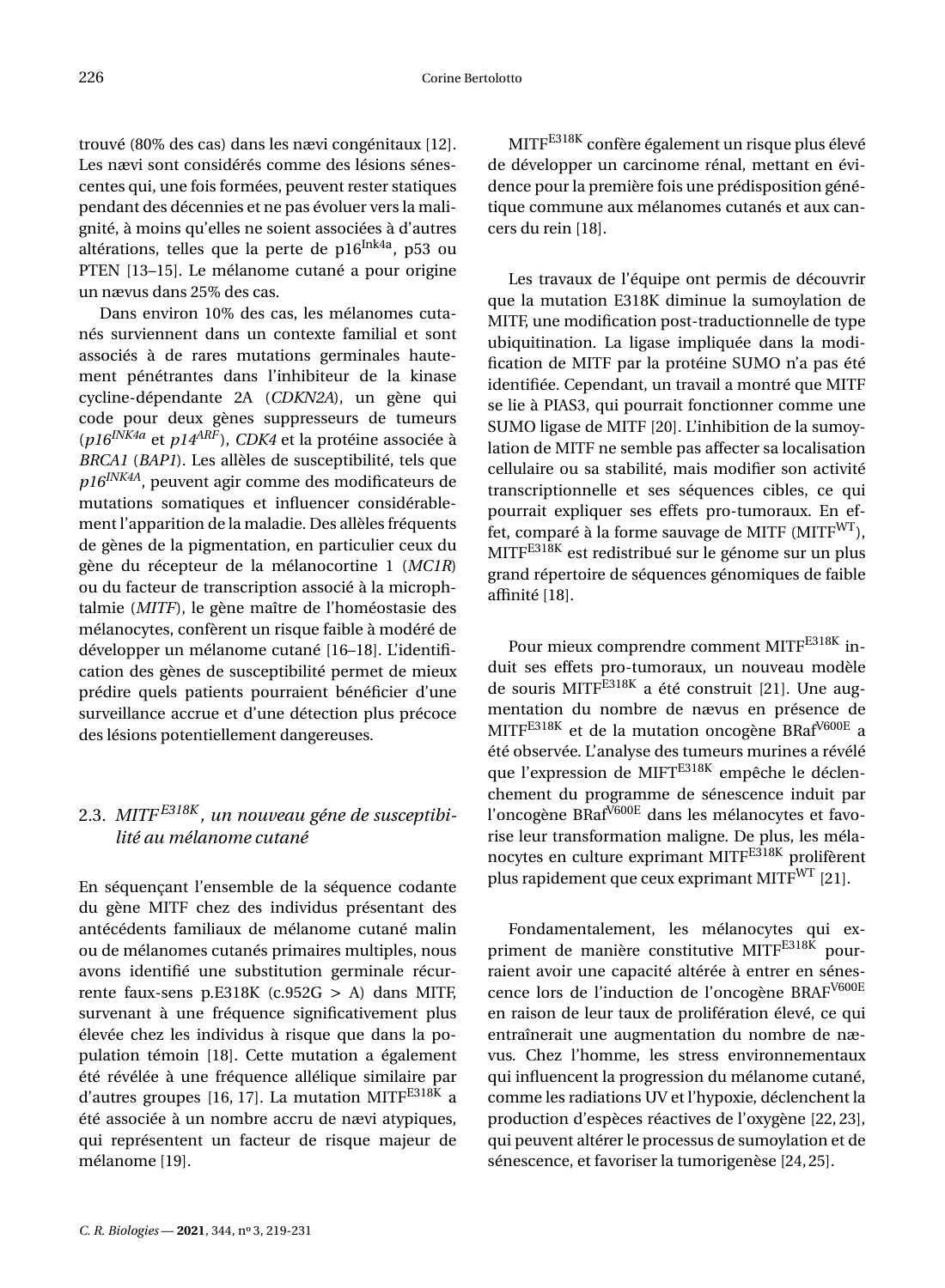#### 2.4. *Application clinique*

La voie SUMO a été considérée comme une cible potentielle dans le traitement du cancer, mais l'inhibition de la sumoylation pourrait ne pas être appropriée dans le cadre du mélanome cutané, car elle devrait réduire la sumoylation de MITF et contribuer à sa progression [\[18,](#page-12-15) [21\]](#page-12-19). Etant donné que p16<sup>INK4A</sup> inhibe le dépassement de la sénescence, qui est essentiel au processus de transformation cellulaire, la restauration des altérations génétiques et la réactivation épigénétique de *CDKN2A* peuvent représenter des stratégies pour la prévention et le traitement du mélanome [\[26\]](#page-12-24). Les cellules de mélanome ont déjà un puissant signal pro-sénescence qui existe en dormance via l'activation de BRAF ou NRAS qui différencie les cellules cancéreuses des cellules normales et qui pourrait être exploité pour améliorer le traitement actuel du mélanome.

Plus important encore, notre travail a eu un impact direct sur les soins aux patients. La découverte que la mutation MITF<sup>E318K</sup> confère aux porteurs un risque accru de développer un mélanome a conduit en 2015 à de nouvelles recommandations nationales pour le diagnostic de prédisposition génétique au mélanome cutané et pour la prise en charge des personnes à risque. Celles-ci pourraient permettre le diagnostic précoce des lésions cutanées chez les individus porteurs de la mutation MITFE318K et un meilleur pronostic [\[27\]](#page-12-25).

Si les mélanocytes sont principalement étudiés pour leur rôle dans la peau, ils existent également dans l'œil (iris où ils contrôlent la pigmentation et uvée dont le rôle reste inconnu), l'oreille interne (où ils sont suspectés d'avoir un rôle dans l'audition), et certains tissus internes (méninges, cœur, ou système digestif. . . où leur rôle reste moins bien étudié).

#### **3. Mélanome uvéal**

#### 3.1. *Introduction*

Le mélanome oculaire est une forme rare de mélanome (5% des cas), qui provient des mélanocytes de la conjonctive (5%) ou de l'uvée (95%). Parmi les mélanomes uvéaux, qui comprennent également les mélanomes de l'iris et du corps ciliaire, les mélanomes choroïdiens représentent la grande majorité (95% des cas). Alors que le mélanome de la conjonctive est principalement lié à l'exposition aux UV, le séquençage du génome/exome de mélanomes uvéaux humains n'a indiqué aucun signe de signature mutationnelle liée aux UV [\[28–](#page-12-26)[30\]](#page-13-0). A ce jour, les causes du mélanome choroïdien ne sont pas claires. Une étude récente a cependant démontré l'existence d'une signature UV dans les mélanomes de l'iris, associée à une charge mutationnelle élevée [\[31\]](#page-13-1). Par rapport à la choroïde qui est connue comme l'uvée postérieure, l'iris est la partie antérieure du tractus uvéal et est donc directement exposé à la lumière du soleil. Cela ouvre de nouvelles perspectives thérapeutiques pour les mélanomes de l'iris, notamment avec les immunothérapies, qui seraient plus efficaces dans les cancers avec une charge mutationnelle plus élevée [\[32\]](#page-13-2).

Le mélanome choroïdien se présente généralement comme une masse nodulaire pigmentée dans le fond de l'œil, se développant vers l'espace vitré avec une forme typique de champignon. Les symptômes du mélanome choroïdien comprennent une baisse d'acuité visuelle, une tache dans le champ visuel et des flashes à répétition, mais la plupart sont initialement complètement asymptomatiques et sont diagnostiqués par un ophtalmologiste lors d'un examen de routine, ce qui explique leur diagnostic tardif fréquent. Malgré un traitement réussi des lésions primaires, jusqu'à 50% des patients atteints de mélanome choroïdien développeront des métastases, principalement au foie. Les métastases sont réfractaires à tous les traitements, mais il a récemment été montré que la protéine de fusion bispécifique tebentafusp (IMC-gp100) améliore la survie globale des patients HLA-A\*02 : 01 positifs. Le tebentafusp a été approuvé par la FDA. Quoiqu'il en soit, globalement, 90% des patients décéderont dans les 6 mois suivant le diagnostic des métastases [\[33\]](#page-13-3), soulignant un besoin urgent de stratégies thérapeutiques efficaces pour traiter le mélanome choroïdien.

#### 3.2. *Altérations génomiques*

Le mélanome uvéal et le mélanome cutané sont tous deux issus de mélanocytes dérivés de la crête neurale, mais ils présentent des caractéristiques différentes, notamment des différences significatives dans les altérations génétiques, les sites métastatiques et la réponse thérapeutique. Contrairement au mélanome cutané, qui est dû à une mutation de BRAF ou NRAS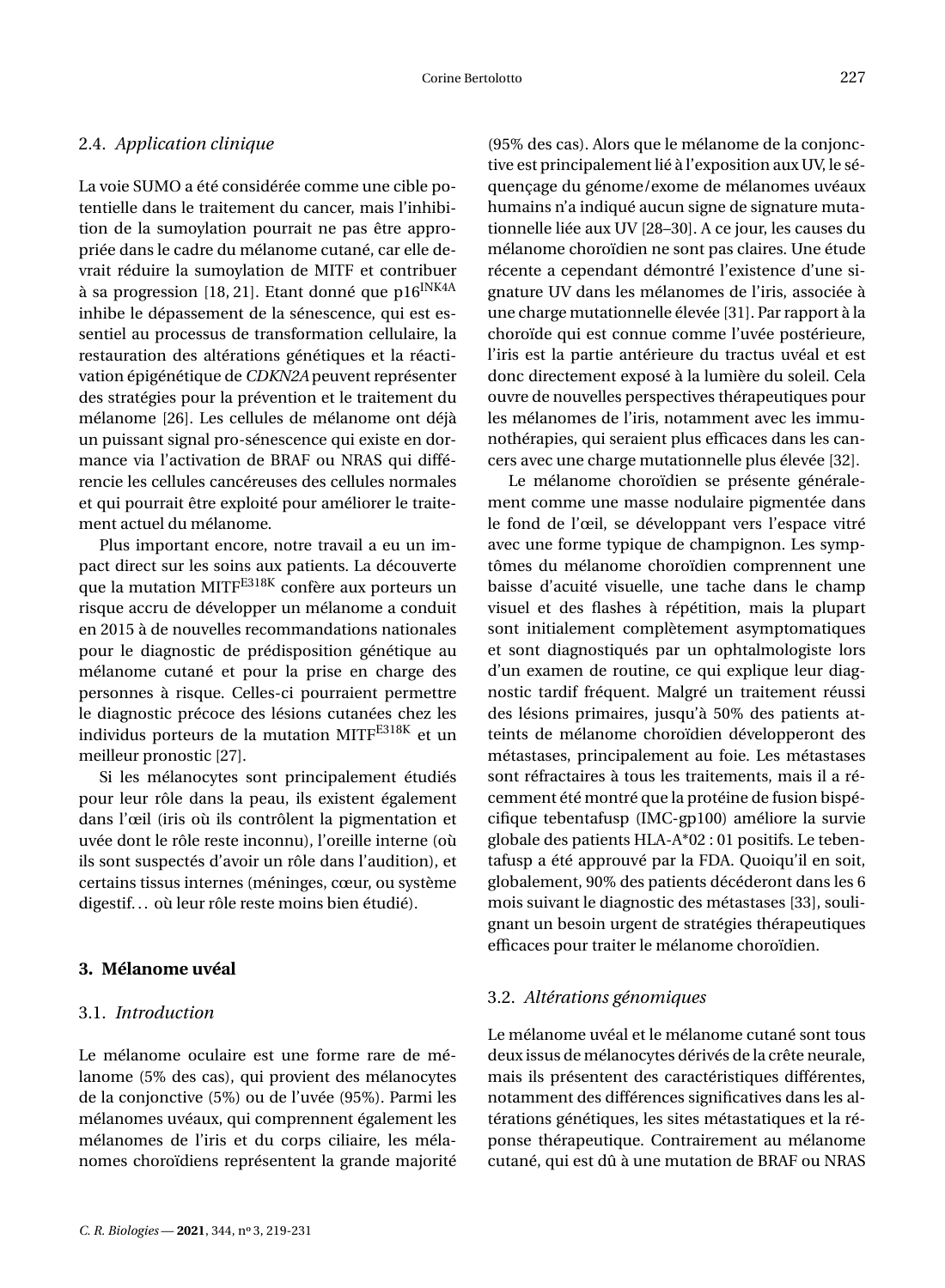et, dans une moindre mesure, de NF1, le principal facteur oncogène du mélanome choroïdien est une forme mutante de la sous-unité alpha de la protéine G hétérotrimérique GNAQ ou de son homologue GNA11 [\[34\]](#page-13-4). D'autres mutations rares dans CYSLTR2 et PLCB4, qui fonctionnent respectivement en amont et en aval de GNAQ/GNA11, sont également trouvées [\[28,](#page-12-26)[35\]](#page-13-5).

En plus de ces facteurs oncogènes, des mutations dans l'ubiquitine hydrolase BAP1 [\[36\]](#page-13-6), dans le facteur d'épissage SF3B1 ou dans le facteur d'initiation de la traduction EIF1AX contribuent à la progression du mélanome choroïdien. La perte de fonction de BAP1 est associée à un risque métastatique élevé et à un mauvais pronostic. Le mélanome choroïdien est également caractérisé par des anomalies chromosomiques récurrentes, l'une des plus importantes étant la perte d'une copie du chromosome 3, qui porte BAP1 et qui est considérée comme le marqueur de mauvais pronostic le plus significatif.

Il convient de noter que les mélanomes choroïdiens primaires sont séparés en deux classes selon les profils transcriptomiques. La classe 1 est prédictive d'un faible risque métastatique et d'une survie à long terme, tandis que la classe 2 est associée à un risque élevé de métastases à distance et à un pronostic sombre [\[37\]](#page-13-7).

D'un point de vue mécanistique, en aval de GNAQ/11, ARF6 orchestre l'activation d'un large éventail d'événements, notamment l'activation des voies de signalisation PKC, PI3K/AKT/mTOR, ERK/MAPK et HIPPO/YAP [\[38\]](#page-13-8). Des données récentes convaincantes suggèrent que le module ERK est l'axe de signalisation pivot dans la prolifération des cellules de MU [\[10,](#page-12-9) [39\]](#page-13-9), ramenant l'attention sur les inhibiteurs de MEK et ERK comme traitements rationnels du mélanome choroïdien.

Malgré les progrès dans la caractérisation moléculaire du mélanome choroïdien qui ont permis de mieux comprendre sa pathogenèse, aucune de ces études n'a permis jusqu'à présent d'identifier des cibles thérapeutiques efficaces pour prévenir ou éliminer les métastases. Les mélanomes choroïdiens sont résistants à toutes les thérapies systémiques, y compris les thérapies ciblées et les immunothérapies qui ont amélioré la survie globale des patients atteints de mélanome cutané métastatique.

#### 3.3. *Identification de l'hétérogénéité intratumorale dans le mélanome choroïdien*

Le fait qu'au moment du diagnostic, seuls 1 à 3% des patients atteints d'un mélanome choroïdien présentent des métastases, et que des métastases se développent chez 50% des patients dans un délai médian de 2,4 ans, implique que des sous-populations cellulaires responsables des métastases qui vont entrainer la mort du patient, se disséminent précocement à partir de la tumeur primaire.

En accord avec cette idée, les tumeurs solides sont des néoplasmes hétérogènes comprenant, au sein d'une même tumeur, des cellules malignes dont les profils moléculaires et phénotypiques peuvent varier dans le temps et l'espace [\[40\]](#page-13-10). Cette hétérogénéité intratumorale (HIT) a été reconnue dans de nombreux cancers comme une source majeure de dissémination métastatique et de résistance aux traitements.

Dans le mélanome choroïdien, l'hypothèse d'une HIT est soutenue par la coexistence dans certaines tumeurs de cellules épithélioïdes et fusiformes. Le taux de survie à 15 ans est presque trois fois plus faible chez les patients atteints de tumeurs à cellules épithélioïdes que chez ceux atteints de tumeurs à cellules fusiformes. Les cellules avec l'une ou l'autre de ces morphologies pourraient chacune présenter des signatures d'expression génétique distinctes en raison d'états transcriptionnels différents [\[41,](#page-13-11)[42\]](#page-13-12).

En utilisant le séquençage de l'ARN de 7890 cellules uniques (scRNA-seq) provenant de six mélanomes choroïdiens primaires, nous avons découvert une HIT au niveau génomique et transcriptomique dans un sous-ensemble de mélanomes choroïdiens [\[43\]](#page-13-13). En plus des variations du nombre de copies communément identifiées dans les mélanomes choroïdiens, l'approche en cellule unique a révélé de nouvelles altérations génomiques cryptiques qui ne peuvent pas être détectées au niveau global par hybridation génomique comparative classique [\[43,](#page-13-13) [44\]](#page-13-14). Par exemple, dans une tumeur classée comme ayant un bon pronostic en raison de la disomie du chromosome 3, un sous-ensemble (2–5%) de cellules présente une perte du chromosome 3, ce qui pourrait représenter un réservoir de cellules de mauvais pronostic qui donneront naissance à des métastases hépatiques responsables du décès du patient. Par conséquent, l'approche en cellules uniques pourrait être plus efficace que les analyses histologiques et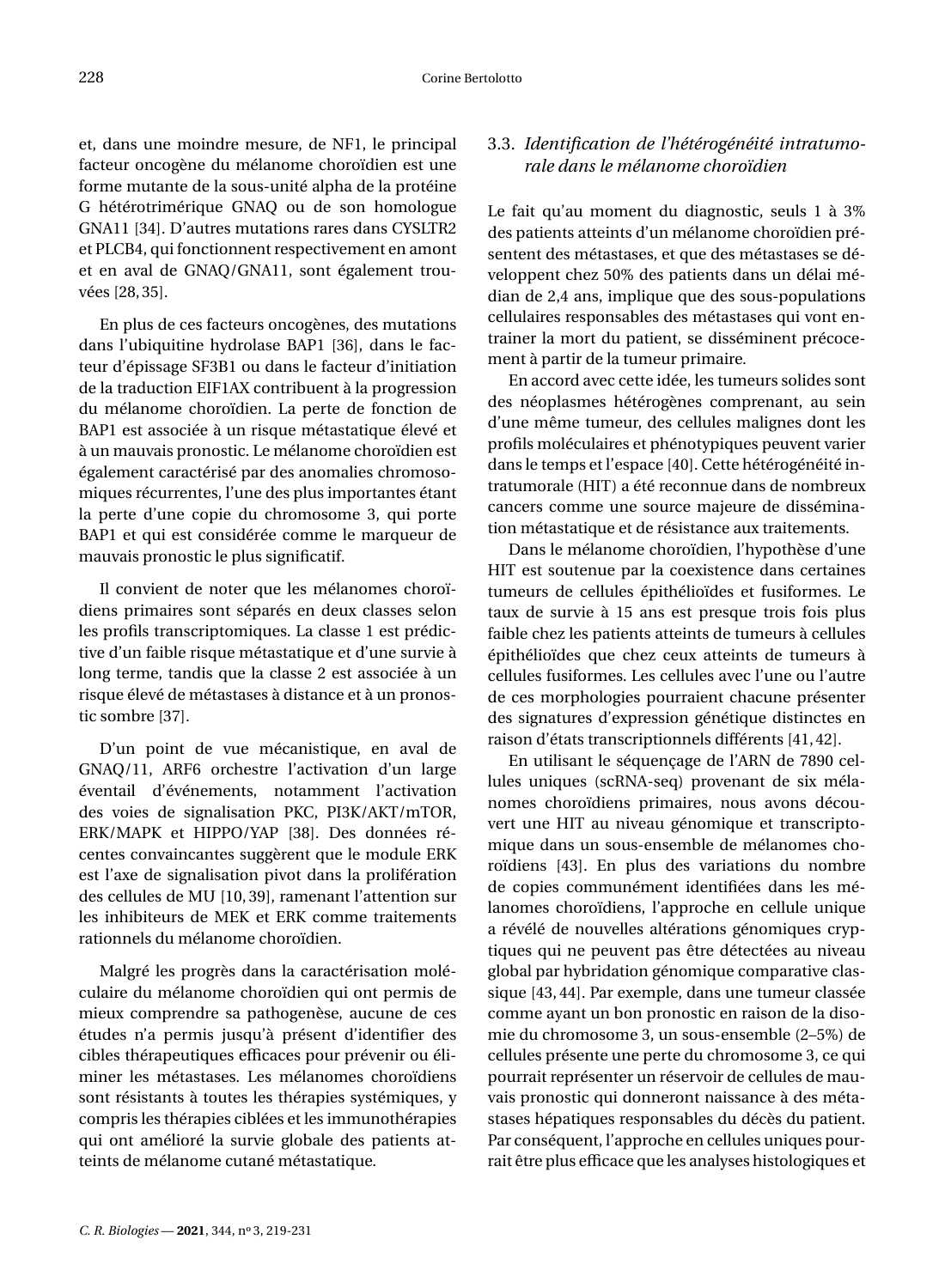génomiques standard actuelles pour prédire les métastases, et pourrait être bénéfique pour le suivi des patients.

À l'aide de SCENIC (Single-Cell rEgulatory Network Inference and Clustering), un programme qui détecte l'activité des facteurs de transcription et de leurs gènes cibles prédictifs en aval [\[45\]](#page-13-15), des états cellulaires transcriptionnels distincts ont été déduits de notre ensemble de données scRNA-seq, parmi lesquels un réseau de régulation de gènes qui soustend un état invasif et de mauvais pronostic en partie dirigé par le facteur de transcription HES6. HES6 est un membre peu étudié de la famille des facteurs de transcription HES/HEY dans la voie de signalisation NOTCH. Son expression est augmentée dans diverses tumeurs et il représente un marqueur de mauvais pronostic dans les cancers de la prostate et colorectal [\[46\]](#page-13-16). En accord avec ces observations, l'analyse des données publiques montre que l'expression d'HES6 est associée à un mauvais pronostic (TCGA UM dataset).

L'expression hétérogène d'HES6 a été validée au sein de mélanomes choroïdiens humains primaires, et a confirmé l'existence de cellules, même en petite quantité, véhiculant un pronostic sombre dans des tumeurs diagnostiquées avec un pronostic favorable par une analyse globale. Aux niveaux cellulaire et moléculaire, HES6 est associé à un phénotype épithélioïde et est inversement corrélé à l'expression de BAP1, deux marqueurs de risque métastatique élevé et de mauvais pronostics. Nous avons montré que la déplétion d'HES6 réduit la prolifération, la migration et la dissémination métastatique, indiquant qu'HES6 est un biomarqueur de pronostic valable et une cible thérapeutique potentielle contre le mélanome choroïdien. Ainsi, la caractérisation moléculaire de l'HIT et l'identification des états transcriptionnels cellulaires dans le mélanome choroïdien ont permis d'identifier la ou les sous-populations sujettes à la dissémination métastatique et de révéler de nouveaux biomarqueurs pour un pronostic plus précis, et des cibles thérapeutiques potentielles.

#### **4. Conclusion et perspectives**

Le mélanome cutané, un cancer qui était difficile à traiter, a montré comment la recherche fondamentale a conduit au développement de thérapies ciblées. Ceci laisse présager qu'une meilleure compréhension des mécanismes moléculaires et l'identification des fragilités dans le mélanome choroïdien, peuvent rendre possible de vaincre cette maladie et de prolonger la survie globale des patients.

L'HIT semble être un problème inévitable dans les cancers solides. Il est clair que ce domaine de recherche n'en est qu'à ses débuts et qu'il doit faire face à d'immenses défis, notamment la traduction en pratique clinique pour une conception thérapeutique rationnelle. Dans le cas du mélanome cutané, la recherche commence à s'attaquer sérieusement à ce problème et à identifier des cibles thérapeutiques pour retarder le processus de résistance [\[47\]](#page-13-17).

Dans le cas du mélanome uvéal, les approches conventionnelles globales (séquençage et puces) qui ne fournissent qu'un signal d'expression moyen ou un profil de mutation pour un groupe de cellules n'ont pas permis d'identifier des cibles thérapeutiques valables. Les approches d'analyse en cellule unique devraient fournir des informations cruciales pour la conception d'options thérapeutiques pertinentes.

Dans ce contexte, l'analyse en cellule unique que nous avons menée sur des mélanomes choroïdiens primaires offre une vue sans précédent de leur hétérogénéité, identifie de véritables biomarqueurs pour les cellules ayant une capacité métastatique dans la tumeur primaire, et révèle des modules ciblables conduisant à la croissance et à la formation de métastases.

Les aspects originaux et innovants de notre travail sont l'identification pour la première fois d'une signature de mauvais pronostic avec une pertinence clinique [\[43,](#page-13-13) [48\]](#page-13-18), qui permet de détecter de rares cellules exprimant cette signature dans les mélanomes choroïdiens classés de bon pronostic [\[43\]](#page-13-13). Ces cellules peuvent être manquées par le séquençage classique global parce que leur nombre est inférieur à la limite de sensibilité des approches, alors qu'elles représentent les sous-ensembles de cellules fonctionnelles qui vont croître et conduire la dissémination métastatique qui est responsable de la mort des patients.

Les tumeurs sont des écosystèmes complexes, où les cellules cancéreuses et divers types cellulaires de leur microenvironnement s'engagent dans un dialogue spatio-temporel dynamique qui permet la progression, l'adaptation et l'évolution du cancer. Cela souligne le besoin urgent de mieux comprendre l'HIT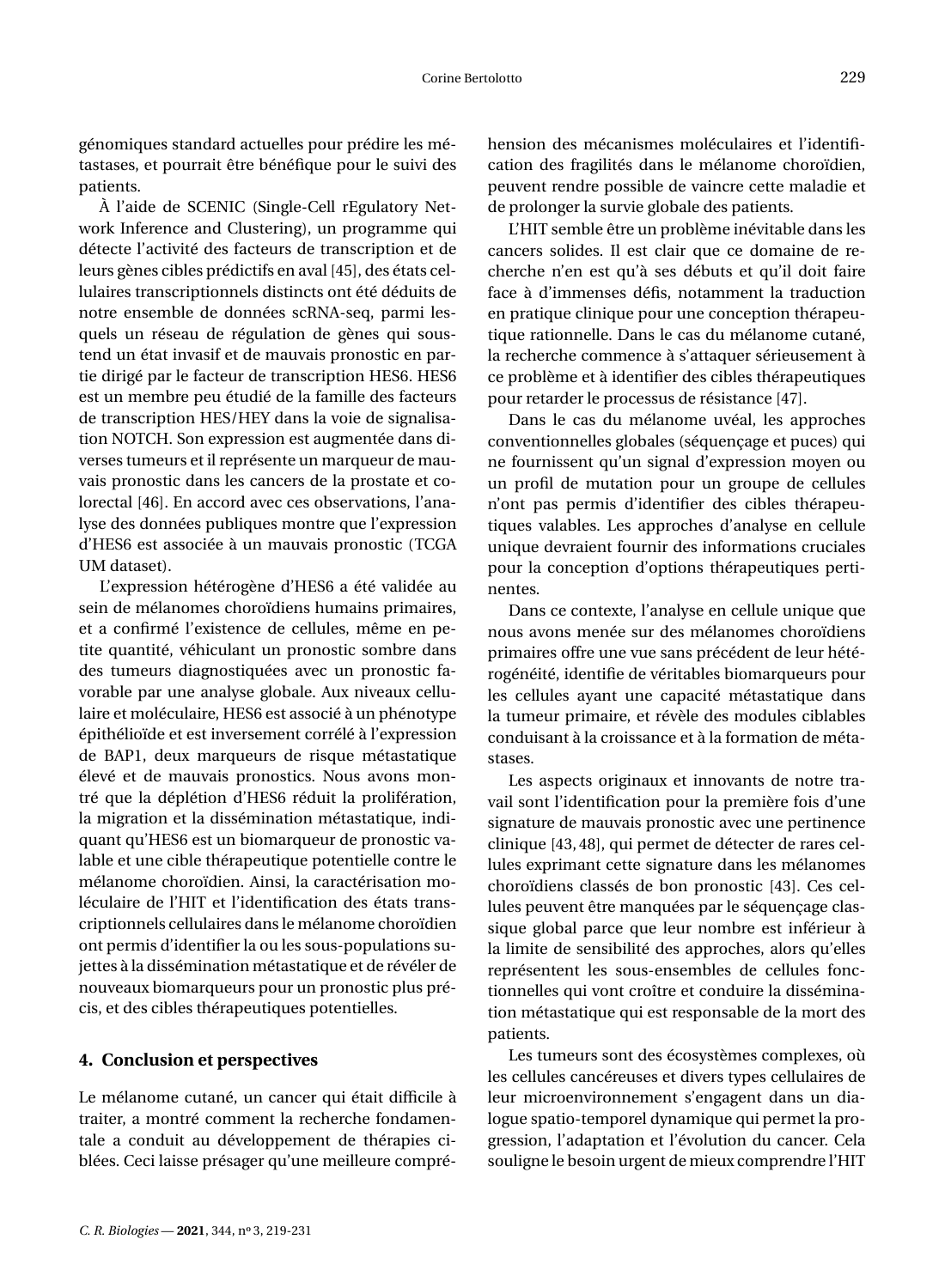dans le mélanome uvéal et son intersection avec le microenvironnement pour surmonter l'échec du traitement et améliorer le pronostic des patients.

#### **Remerciements**

Je remercie vivement les membres de l'Académie des sciences pour l'attribution du prix Dandrimont-Bénicourt 2021. J'ai une pensée particulière pour les précédents récipiendaires de ce prix, et je suis honorée de faire partie de ces lauréats.

La recherche est une aventure humaine, « Seul, je vais plus vite; ensemble, nous allons plus loin » (proverbe africain). Je partage ce prix avec Robert Ballotti. J'adresse également des remerciements particuliers à Karine Bille, qui travaille comme ingénieur dans l'équipe depuis presque 30 ans. Je suis immensément reconnaissante à nos collaborateurs et aux organismes qui ont financièrement soutenu nos recherches en particulier l'Institut National du Cancer, la Fondation ARC, la Société Française de Dermatologie, et la Ligue nationale contre le cancer. J'ai une pensée particulière pour le professeur Axel Kahn. Enfin, je dédie cette revue à tous les membres de l'équipe « Biologie et pathologies des mélanocytes ». Je suis très fière de l'engagement de chacun à réaliser une science de qualité au bénéfice des patients.

#### **References**

- <span id="page-12-0"></span>[1] K. Wakamatsu, D. N. Hu, S. A. McCormick, S. Ito, "Characterization of melanin in human iridal and choroidal melanocytes from eyes with various colored irides", *Pigment Cell Melanoma Res.* **21** (2008), p. 97-105.
- <span id="page-12-1"></span>[2] J. L. Rees, "The genetics of sun sensitivity in humans", *Am. J. Hum. Genet.* **75** (2004), p. 739-751.
- <span id="page-12-2"></span>[3] B. A. Krantz, N. Dave, K. M. Komatsubara, B. P. Marr, R. D. Carvajal, "Uveal melanoma: epidemiology, etiology, and treatment of primary disease", *Clin. Ophthalmol.* **11** (2017), p. 279- 289.
- <span id="page-12-3"></span>[4] L. T. Xu *et al.*, "Uveal melanoma metastatic to the liver: Treatment trends and outcomes", *Ocul. Oncol. Pathol.* **5** (2019), p. 323-332.
- <span id="page-12-4"></span>[5] G. Virgili *et al.*, "Incidence of uveal melanoma in Europe", *Ophthalmology* **114** (2007), p. 2309-2315.
- <span id="page-12-5"></span>[6] E. E. Patton *et al.*, "Melanoma models for the next generation of therapies", *Cancer Cell* **39** (2021), p. 610-631.
- <span id="page-12-6"></span>[7] M. F. Berger *et al.*, "Melanoma genome sequencing reveals frequent PREX2 mutations", *Nature* **485** (2012), p. 502-506.
- <span id="page-12-7"></span>[8] E. Hodis *et al.*, "A landscape of driver mutations in melanoma", *Cell* **150** (2012), p. 251-263.
- <span id="page-12-8"></span>[9] H. Davies *et al.*, "Mutations of the BRAF gene in human cancer", *Nature* **417** (2002), p. 949-954.
- <span id="page-12-9"></span>[10] P. M. Pollock, P. S. Meltzer, "A genome-based strategy uncovers frequent BRAF mutations in melanoma", *Cancer Cell* **2** (2002), p. 5-7.
- <span id="page-12-10"></span>[11] The Cancer Genome Atlas Network, "Genomic classification of cutaneous melanoma", *Cell* **161** (2015), p. 1681-1696.
- <span id="page-12-11"></span>[12] P. M. Pollock *et al.*, "Melanoma mouse model implicates metabotropic glutamate signaling in melanocytic neoplasia", *Nat. Genet.* **34** (2003), p. 108-112.
- <span id="page-12-12"></span>[13] V. K. Goel *et al.*, "Melanocytic nevus-like hyperplasia and melanoma in transgenic BRAFV600E mice", *Oncogene* **28** (2009), p. 2289-2298.
- [14] D. Dankort *et al.*, "Braf(V600E) cooperates with Pten loss to induce metastatic melanoma", *Nat. Genet.* **41** (2009), p. 544- 552.
- <span id="page-12-13"></span>[15] J. Ackermann *et al.*, "Metastasizing melanoma formation caused by expression of activated N-RasQ61K on an INK4adeficient background", *Cancer Res.* **65** (2005), p. 4005-4011.
- <span id="page-12-14"></span>[16] S. Yokoyama *et al.*, "A novel recurrent mutation in MITF predisposes to familial and sporadic melanoma", *Nature* **480** (2011), p. 99-103.
- <span id="page-12-16"></span>[17] P. Ghiorzo *et al.*, "Prevalence of the E318K MITF germline mutation in Italian melanoma patients: associations with histological subtypes and family cancer history", *Pigment Cell Melanoma Res.* **26** (2013), p. 259-262.
- <span id="page-12-15"></span>[18] C. Bertolotto *et al.*, "A SUMOylation-defective MITF germline mutation predisposes to melanoma and renal carcinoma", *Nature* **480** (2011), p. 94-98.
- <span id="page-12-17"></span>[19] R. A. Sturm *et al.*, "Phenotypic characterization of nevus and tumor patterns in MITF E318K mutation carrier melanoma patients", *J. Invest. Dermatol.* **134** (2014), p. 141-149.
- <span id="page-12-18"></span>[20] A. Sonnenblick, C. Levy, E. Razin, "Interplay between MITF, PIAS3, and STAT3 in mast cells and melanocytes", *Mol. Cell Biol.* **24** (2004), p. 10584-10592.
- <span id="page-12-19"></span>[21] C. Bonet *et al.*, "Deciphering the role of oncogenic MITFE318K in senescence delay and melanoma progression", *J. Nat. Cancer Inst.* **109** (2017), article no. djw340.
- <span id="page-12-20"></span>[22] C. Jhappan, F. P. Noonan, G. Merlino, "Ultraviolet radiation and cutaneous malignant melanoma", *Oncogene* **22** (2003), p. 3099-3112.
- <span id="page-12-21"></span>[23] B. Bedogni, M. B. Powell, "Skin hypoxia: a promoting environmental factor in melanomagenesis", *Cell Cycle* **5** (2006), p. 1258-1261.
- <span id="page-12-22"></span>[24] G. Bossis *et al.*, "The ROS/SUMO axis contributes to the response of acute myeloid leukemia cells to chemotherapeutic drugs", *Cell Rep.* **7** (2014), p. 1815-1823.
- <span id="page-12-23"></span>[25] L. L. Scurr, S. Haferkamp, H. Rizos, "The role of sumoylation in senescence", *Adv. Exp. Med. Biol.* **963** (2017), p. 215-226.
- <span id="page-12-24"></span>[26] R. Zhao, B. Y. Choi, M. H. Lee, A. M. Bode, Z. Dong, "Implications of genetic and epigenetic alterations of CDKN2A (p16(INK4a)) in cancer", *EBioMedicine* **8** (2016), p. 30-39.
- <span id="page-12-25"></span>[27] M. F. Avril *et al.*, "Recommendations for genetic testing and management of individuals genetically at-risk of cutaneous melanoma", *Ann. Dermatol. Venereol.* **142** (2015), p. 26-36.
- <span id="page-12-26"></span>[28] P. Johansson *et al.*, "Deep sequencing of uveal melanoma identifies a recurrent mutation in PLCB4", *Oncotarget* **7** (2016), p. 4624-4631.
- [29] B. Royer-Bertrand *et al.*, "Comprehensive genetic landscape of uveal melanoma by whole-genome sequencing", *Am. J. Hum. Genet.* **99** (2016), p. 1190-1198.